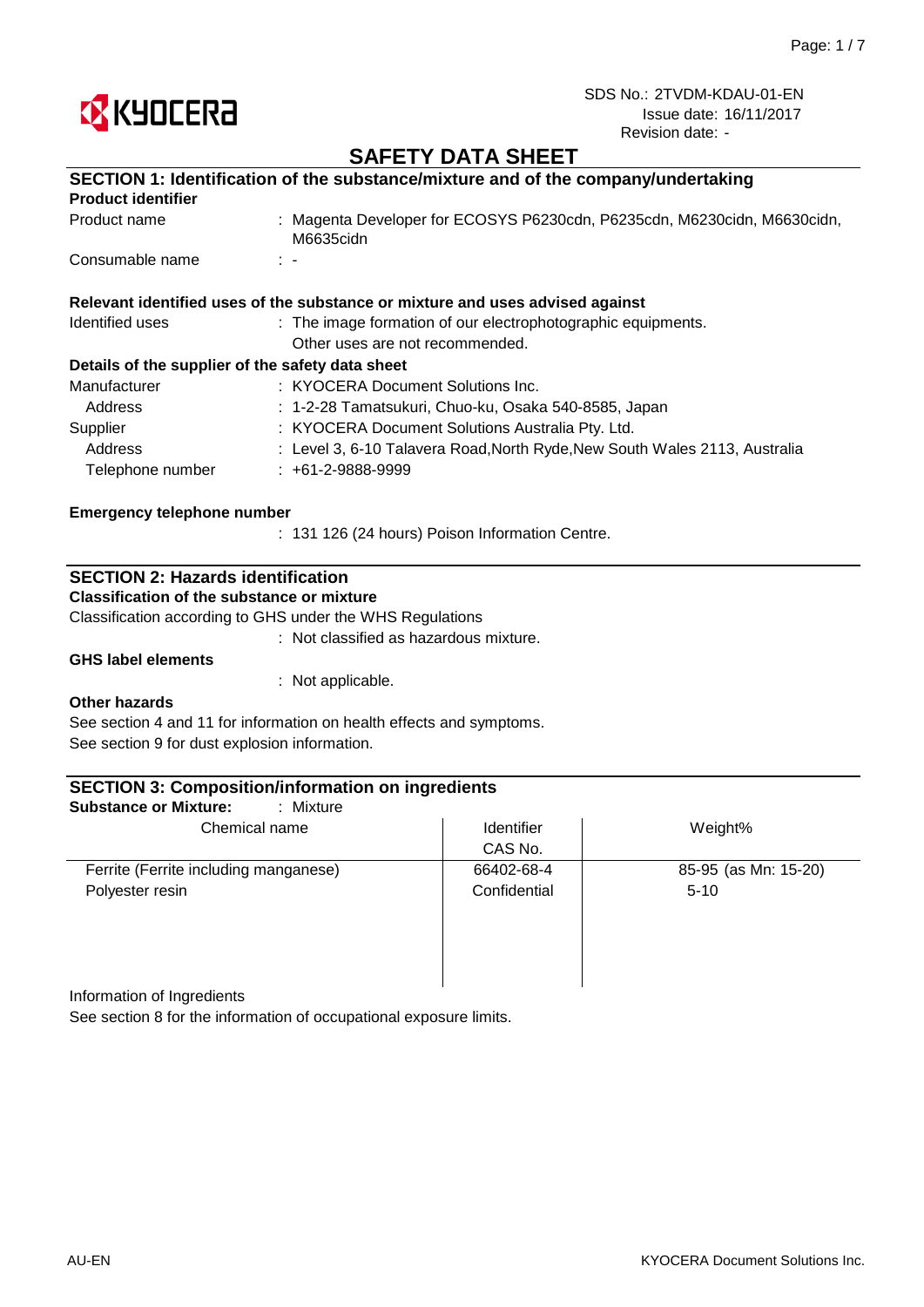



# **SAFETY DATA SHEET**

|  |  | <b>SECTION 4: First aid measures</b> |
|--|--|--------------------------------------|
|--|--|--------------------------------------|

| <b>Description of first aid measures</b> |                                                                                                      |
|------------------------------------------|------------------------------------------------------------------------------------------------------|
| Inhalation                               | : Remove from exposure to fresh air and gargle with plenty of water.                                 |
|                                          | Consult a doctor in case of such symptoms as coughing.                                               |
| <b>Skin Contact</b>                      | : Wash with soap and water.                                                                          |
| Eye Contact                              | : Flush with water immediately and see a doctor if irritating.                                       |
| Ingestion                                | : Rinse out the mouth. Drink one or two glasses of water to dilute.                                  |
|                                          | Seek medical treatment if necessary.                                                                 |
|                                          | Most important symptoms and effects, both acute and delayed                                          |
| Potential health effects and symptoms    |                                                                                                      |
| Inhalation                               | : Prolonged inhalation of excessive dusts may cause lung damage.                                     |
|                                          | Use of this product as intended does not result in prolonged inhalation of<br>excessive toner dusts. |
| Skin contact                             | : Unlikely to cause skin irritation.                                                                 |
| Eye contact                              | : May cause transient eye irritation.                                                                |
| Ingestion                                | : Use of this product as intended does not result in ingestion.                                      |
|                                          | Indication of any immediate medical attention and special treatment needed                           |
|                                          | : No additional information available.                                                               |

| <b>SECTION 5: Firefighting measures</b>               |                                                                                           |  |
|-------------------------------------------------------|-------------------------------------------------------------------------------------------|--|
| <b>Extinguishing media</b>                            |                                                                                           |  |
| Suitable extinguishing media                          | : Water spray, foam, powder, $CO2$ or dry chemical.                                       |  |
| Unsuitable extinguishing media                        | : None specified.                                                                         |  |
| Special hazards arising from the substance or mixture |                                                                                           |  |
| Hazardous combustion products                         | : Carbon dioxide. Carbon monoxide.                                                        |  |
| <b>Advice for firefighters</b>                        |                                                                                           |  |
| Fire-fighting procedures                              | : Pay attention not to blow away dust.                                                    |  |
|                                                       | Drain water off around and decrease the atmosphere temperature to<br>extinguish the fire. |  |
| Protective equipment for firefighters                 | : None specified.                                                                         |  |

## **SECTION 6: Accidental release measures**

**Personal precautions, protective equipment and emergency procedures**

: Avoid inhalation, ingestion, eye and skin contact in case of accidental release. Avoid formation of dust. Provide adequate ventilation.

#### **Environmental precautions**

: Do not allow to enter into surface water or drains.

#### **Methods and material for containment and cleaning up**

Method for cleaning up  $\qquad \qquad :$  Gather the released powder not to blow away and wipe up with a wet cloth.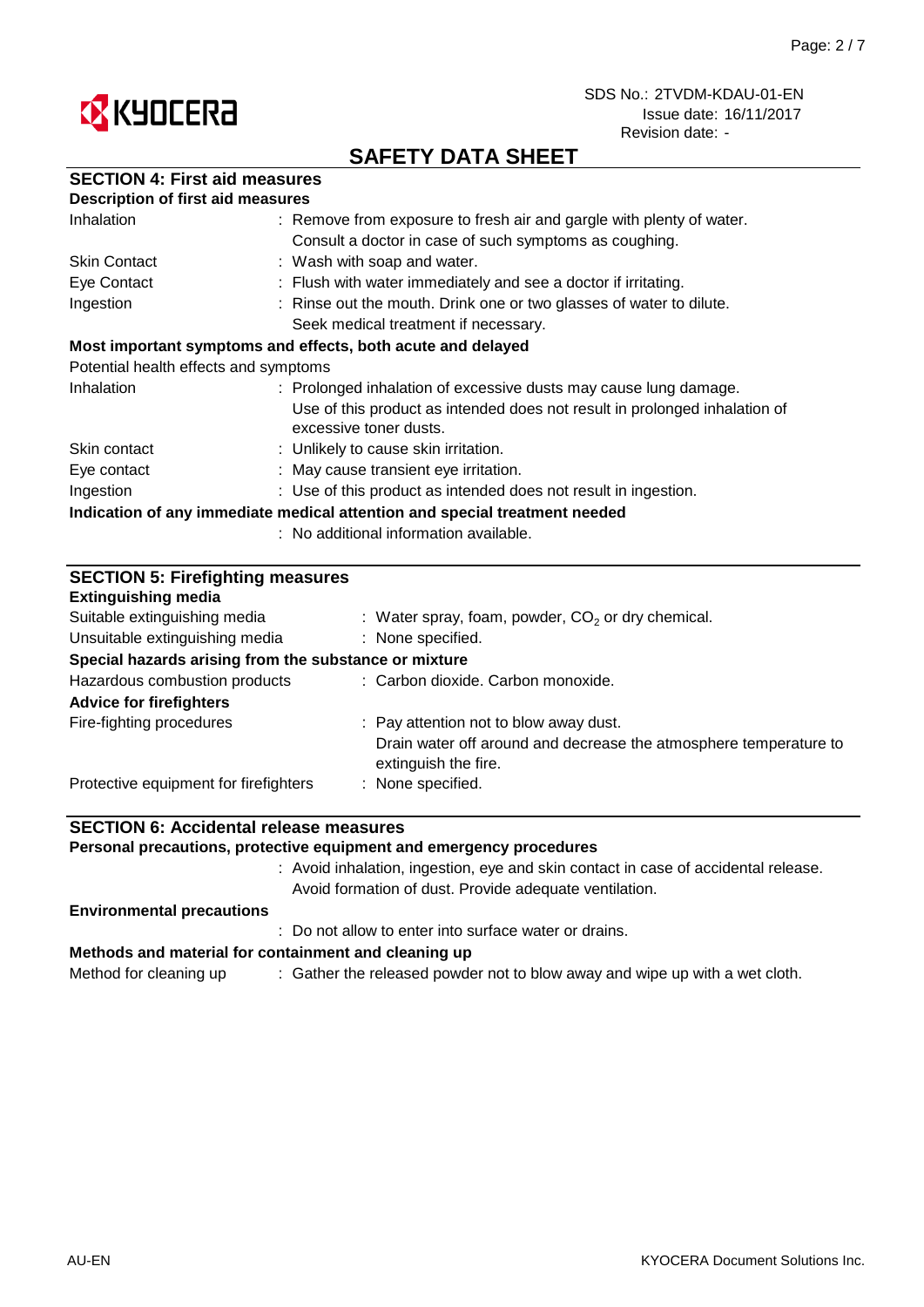

# **SAFETY DATA SHEET**

## **SECTION 7: Handling and storage**

#### **Precautions for safe handling**

: Do not attempt to force open or destroy the toner container or unit. See installation guide of this product.

#### **Conditions for safe storage, including any incompatibilities**

: Keep the toner container or unit tightly closed and store in a cool, dry and dark place keeping away from fire. Keep out of the reach of children.

### **SECTION 8: Exposure controls/personal protection**

### **Control parameters**

(Reference data)

US ACGIH TLV (TWA)

Particles: 10 ㎎/㎥ (Inhalable particles), 3 ㎎/㎥ (Respirable particles) Manganese inorganic compounds (Ferrite component): 0.1  $mg/m$  (Inhalable fraction), 0.02 mg/m<sup>3</sup> (Respirable fraction) (as Mn)

### US OSHA PEL (TWA)

Particles: 15 ㎎/㎥ (Total dust), 5 ㎎/㎥ (Respirable fraction) Manganese compounds (Ferrite component): 5 mg/m<sup>3</sup> (Ceiling) (as Mn)

| Australian exposure standards: Workplace Exposure Standards for Airborne Contaminants, Appendix A |  |
|---------------------------------------------------------------------------------------------------|--|
| Manganese compounds (Ferrite component): TWA 1 $mg/m3$ (as Mn)                                    |  |

#### **Exposure controls**

| Appropriate engineering controls | : Special ventilator is not required under normal intended use.          |
|----------------------------------|--------------------------------------------------------------------------|
|                                  | Use in a well ventilated area.                                           |
| Personal protective equipment    | : Respiratory protection, eye protection, hand protection, skin and body |
|                                  | protection are not required under normal intended use.                   |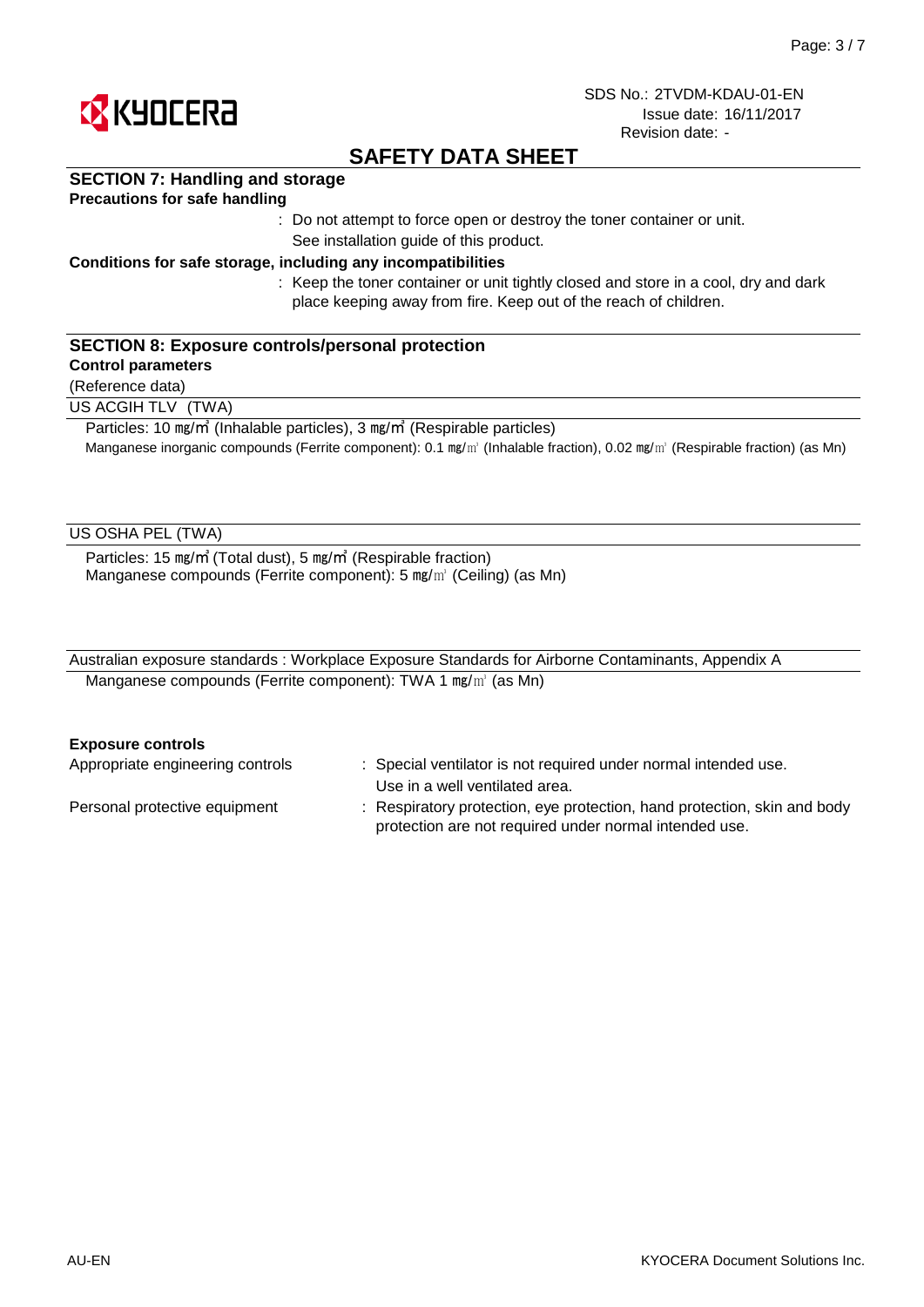

# **SAFETY DATA SHEET**

# **SECTION 9: Physical and chemical properties**

## **Information on basic physical and chemical properties**

|  | Appearance |
|--|------------|
|--|------------|

| Physical state                          | $:$ Solid.                                                                                                      |
|-----------------------------------------|-----------------------------------------------------------------------------------------------------------------|
|                                         | (Fine powder)                                                                                                   |
| Color                                   | Magenta.                                                                                                        |
| Odor                                    | Odorless.                                                                                                       |
| Odor threshold                          | No data available.                                                                                              |
| pH                                      | No data available.                                                                                              |
| Melting point                           | No data available.                                                                                              |
| Initial boiling point and boiling range | No data available.                                                                                              |
| Flash point                             | : No data available.                                                                                            |
| Evaporation rate                        | No data available.                                                                                              |
| Flammability (solid, gas)               | : No data available.                                                                                            |
| Upper/lower flammability or explosive   | : No data available.                                                                                            |
| limits                                  |                                                                                                                 |
| Vapour pressure                         | : No data available.                                                                                            |
| Vapour density                          | : No data available.                                                                                            |
| Relative density                        | : $3.5 - 5.0$ g/cm <sup>3</sup>                                                                                 |
| Solubility(ies)                         | : Almost insoluble in water.                                                                                    |
| Partition coefficient: n-octanol/water  | : No data available.                                                                                            |
| Auto-ignition temperature               | : No data available.                                                                                            |
| Decomposition temperature               | : No data available.                                                                                            |
| Viscosity                               | : No data available.                                                                                            |
| <b>Explosive properties</b>             | : No data available.                                                                                            |
| Oxidising properties                    | : No data available.                                                                                            |
| <b>Other information</b>                |                                                                                                                 |
| Dust explosion properties               | : Dust explosion is improbable under normal intended use.                                                       |
|                                         | a de la constitución de la constitución de la constitución de la constitución de la constitución de la constitu |

Experimental explosiveness of toner is classified into the same rank such kind of powder as flour, dry milk and resin powder according to the pressure rising speed.

| $:$ No data available.<br><b>Reactivity</b><br>: This product is stable under normal conditions of use and storage.<br><b>Chemical stability</b><br>: Hazardous reactions will not occur.<br><b>Possibility of hazardous reactions</b><br><b>Conditions to avoid</b><br>: None specified.<br>Incompatible materials<br>: None specified.<br>: Hazardous decomposition products are not to be produced.<br><b>Hazardous decomposition products</b> | <b>SECTION 10: Stability and reactivity</b> |  |
|---------------------------------------------------------------------------------------------------------------------------------------------------------------------------------------------------------------------------------------------------------------------------------------------------------------------------------------------------------------------------------------------------------------------------------------------------|---------------------------------------------|--|
|                                                                                                                                                                                                                                                                                                                                                                                                                                                   |                                             |  |
|                                                                                                                                                                                                                                                                                                                                                                                                                                                   |                                             |  |
|                                                                                                                                                                                                                                                                                                                                                                                                                                                   |                                             |  |
|                                                                                                                                                                                                                                                                                                                                                                                                                                                   |                                             |  |
|                                                                                                                                                                                                                                                                                                                                                                                                                                                   |                                             |  |
|                                                                                                                                                                                                                                                                                                                                                                                                                                                   |                                             |  |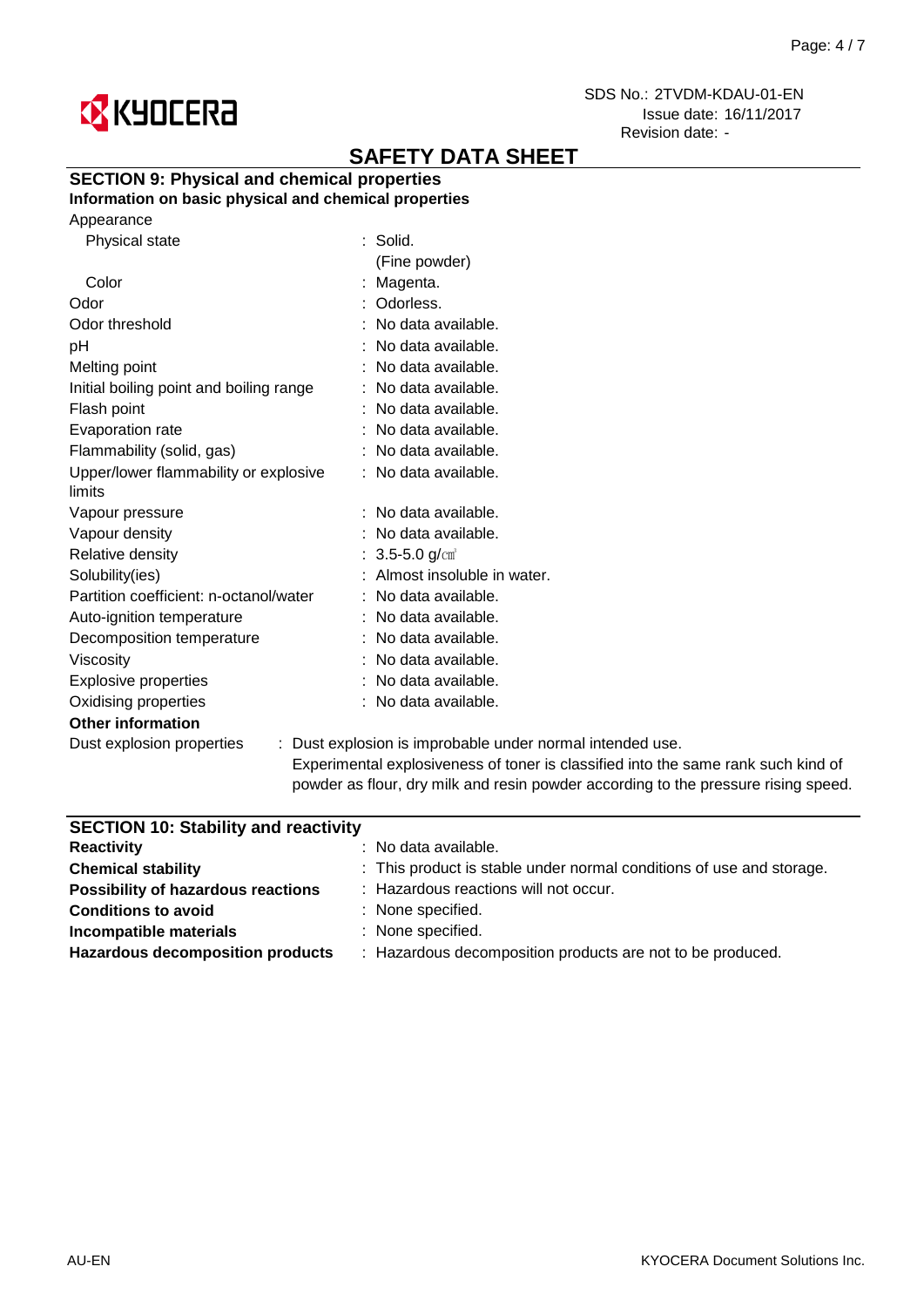

# **SAFETY DATA SHEET**

## **SECTION 11: Toxicological information**

#### **Information on toxicological effects** Acute toxicity

| <b>ACULE LOXICITY</b>             |                                                                                                                                                                                                          |
|-----------------------------------|----------------------------------------------------------------------------------------------------------------------------------------------------------------------------------------------------------|
| Oral $(LD_{50})$                  | $\therefore$ > 2000 mg/kg (rat)<br>(Based on test result of similar product.) (Toner)                                                                                                                    |
|                                   | > 2500 mg/kg (rat)                                                                                                                                                                                       |
|                                   | (Based on test result of constituent materials.) (Carrier)                                                                                                                                               |
| Dermal $(LD_{50})$                | No data available.                                                                                                                                                                                       |
|                                   | (Toner)                                                                                                                                                                                                  |
|                                   | > 2000 mg/kg (rat)                                                                                                                                                                                       |
|                                   | (Based on test result of constituent materials.) (Carrier)                                                                                                                                               |
| Inhalation $(LC_{50}(4hr))$       | : $> 5.0$ mg/l (rat)                                                                                                                                                                                     |
|                                   | (Based on test result of similar product.) (Toner)                                                                                                                                                       |
| Skin corrosion/irritation         |                                                                                                                                                                                                          |
| Acute skin irritation             | : Non-irritant (rabbit)                                                                                                                                                                                  |
|                                   | (Based on test result of similar product.) (Toner)                                                                                                                                                       |
|                                   | Non-irritant (rabbit)                                                                                                                                                                                    |
|                                   | (Based on test result of constituent materials.) (Carrier)                                                                                                                                               |
| Serious eye damage/irritation     |                                                                                                                                                                                                          |
| Acute eye irritation              | : Minimal irritant (rabbit)                                                                                                                                                                              |
|                                   | (Based on test result of similar product.) (Toner)                                                                                                                                                       |
| Respiratory or skin sensitisation |                                                                                                                                                                                                          |
| Skin sensitisation                | Non-sensitiser (mouse)<br>÷.                                                                                                                                                                             |
|                                   | (Based on test result of similar product.) (Toner)                                                                                                                                                       |
|                                   | Non-sensitiser (guinea pig)                                                                                                                                                                              |
|                                   | (Based on test result of constituent materials.) (Carrier)                                                                                                                                               |
| Germ cell mutagenicity            |                                                                                                                                                                                                          |
|                                   | : Ames Test is Negative.                                                                                                                                                                                 |
|                                   | (Toner)                                                                                                                                                                                                  |
|                                   | Ames Test is Negative.                                                                                                                                                                                   |
|                                   | (Based on test result of constituent materials.) (Carrier)                                                                                                                                               |
| Information of Ingredients        | No mutagen, according to MAK, TRGS905 and (EC) No 1272/2008 Annex VI.<br>÷                                                                                                                               |
| Carcinogenicity                   |                                                                                                                                                                                                          |
| Information of Ingredients        | : No carcinogen or potential carcinogen according to IARC, Japan Association on<br>Industrial Health, ACGIH, EPA, OSHA, NTP, MAK, California Proposition 65,<br>TRGS 905 and (EC) No 1272/2008 Annex VI. |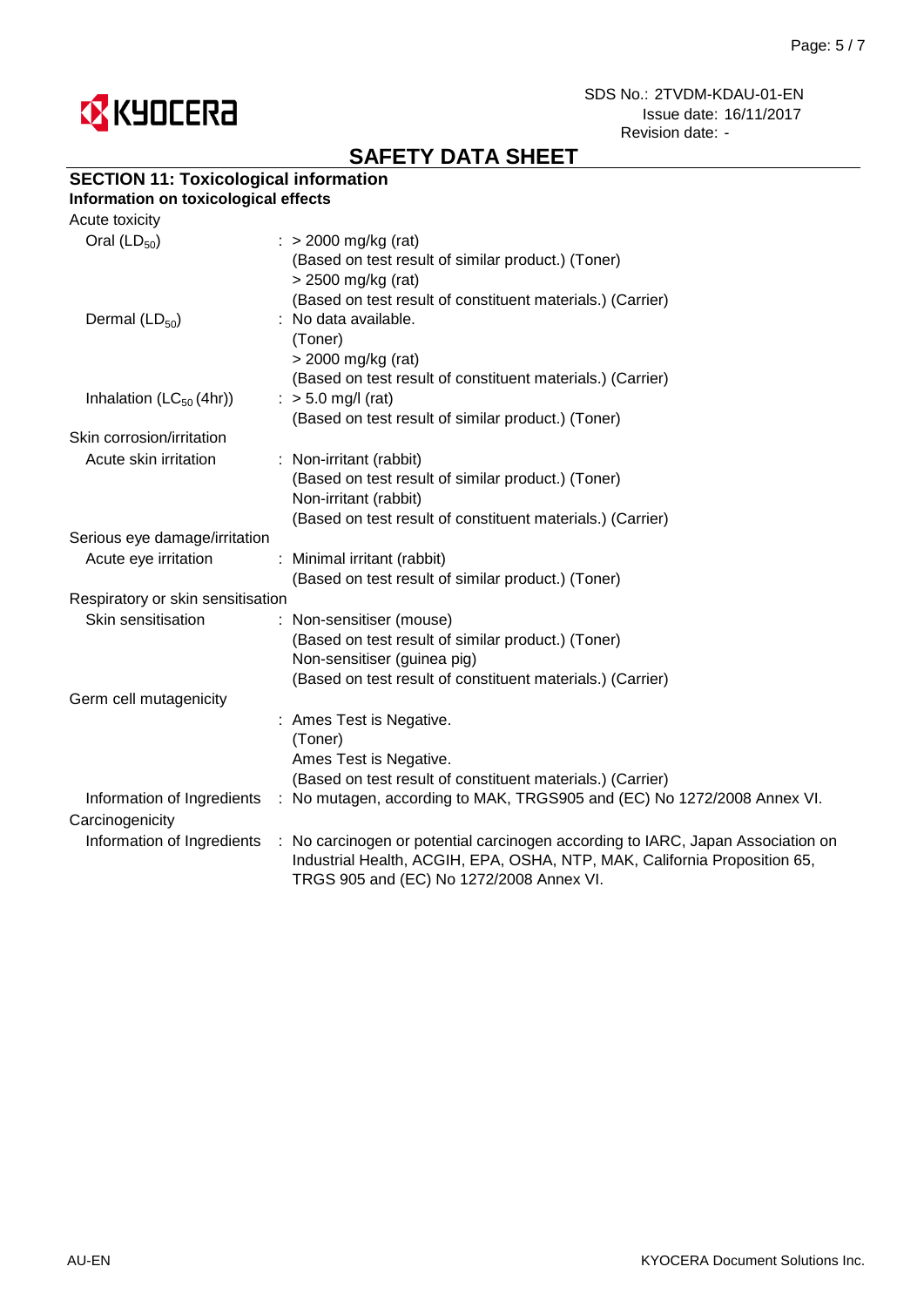

# **SAFETY DATA SHEET**

| Reproductive toxicity                                                        |                                                                                                                                                                                                                                                                                                                                                                                                                                                                                                                     |
|------------------------------------------------------------------------------|---------------------------------------------------------------------------------------------------------------------------------------------------------------------------------------------------------------------------------------------------------------------------------------------------------------------------------------------------------------------------------------------------------------------------------------------------------------------------------------------------------------------|
| Information of Ingredients                                                   | : No reproductive toxicant according to MAK, California Proposition 65, TRGS905<br>and (EC) No 1272/2008 Annex VI.                                                                                                                                                                                                                                                                                                                                                                                                  |
| STOT-single exposure                                                         | : No data available.                                                                                                                                                                                                                                                                                                                                                                                                                                                                                                |
| STOT-repeated exposure                                                       | : No data available.                                                                                                                                                                                                                                                                                                                                                                                                                                                                                                |
| Aspiration hazard                                                            | : No data available.                                                                                                                                                                                                                                                                                                                                                                                                                                                                                                |
| Chronic effects                                                              | : In a study in rats by chronic inhalation exposure to a typical toner, a mild to<br>moderate degree of lung fibrosis was observed in 92% of the rats in the high<br>concentration (16 mg/m <sup>3</sup> ) exposure group, and a minimal to mild degree of fibrosis<br>was noted in 22% of the animal in the middle $(4 \text{ mg/m}^3)$ exposure group. (*1)<br>But no pulmonary change was reported in the lowest (1 mg/m <sup>3</sup> ) exposure group, the<br>most relevant level to potential human exposures. |
| Other information                                                            | : No data available.                                                                                                                                                                                                                                                                                                                                                                                                                                                                                                |
|                                                                              |                                                                                                                                                                                                                                                                                                                                                                                                                                                                                                                     |
| <b>SECTION 12: Ecological information</b>                                    |                                                                                                                                                                                                                                                                                                                                                                                                                                                                                                                     |
| <b>Ecotoxicity</b>                                                           | No data available.                                                                                                                                                                                                                                                                                                                                                                                                                                                                                                  |
| <b>Persistence and degradability</b>                                         | No data available.                                                                                                                                                                                                                                                                                                                                                                                                                                                                                                  |
| <b>Bioaccumulative potential</b>                                             | No data available.                                                                                                                                                                                                                                                                                                                                                                                                                                                                                                  |
| <b>Mobility in soil</b>                                                      | No data available.                                                                                                                                                                                                                                                                                                                                                                                                                                                                                                  |
| Other adverse effects                                                        | : No additional information available.                                                                                                                                                                                                                                                                                                                                                                                                                                                                              |
|                                                                              |                                                                                                                                                                                                                                                                                                                                                                                                                                                                                                                     |
| <b>SECTION 13: Disposal considerations</b><br><b>Waste treatment methods</b> | : Do not attempt to incinerate the toner container or unit and the waste toner                                                                                                                                                                                                                                                                                                                                                                                                                                      |
|                                                                              | yourself. Dangerous sparks may cause burn.                                                                                                                                                                                                                                                                                                                                                                                                                                                                          |
|                                                                              | Any disposal practice should be done under conditions which meet local, state and                                                                                                                                                                                                                                                                                                                                                                                                                                   |
|                                                                              | federal laws and regulations relating to waste (contact local or state environmental                                                                                                                                                                                                                                                                                                                                                                                                                                |
|                                                                              | agency for specific rules).                                                                                                                                                                                                                                                                                                                                                                                                                                                                                         |
|                                                                              |                                                                                                                                                                                                                                                                                                                                                                                                                                                                                                                     |
| <b>SECTION 14: Transport information</b>                                     |                                                                                                                                                                                                                                                                                                                                                                                                                                                                                                                     |
| UN number                                                                    | None.                                                                                                                                                                                                                                                                                                                                                                                                                                                                                                               |
| UN proper shipping name                                                      | None.                                                                                                                                                                                                                                                                                                                                                                                                                                                                                                               |
| <b>Transport hazard class(es)</b>                                            | None.                                                                                                                                                                                                                                                                                                                                                                                                                                                                                                               |
| <b>Packing group</b>                                                         | None.                                                                                                                                                                                                                                                                                                                                                                                                                                                                                                               |
| <b>Environmental hazards</b>                                                 | : None.                                                                                                                                                                                                                                                                                                                                                                                                                                                                                                             |
| Special precautions for user                                                 | : No additional information available.                                                                                                                                                                                                                                                                                                                                                                                                                                                                              |
|                                                                              | Transport in bulk according to Annex II of MARPOL73/78 and the IBC Code                                                                                                                                                                                                                                                                                                                                                                                                                                             |

: Not applicable.

## **SECTION 15: Regulatory information**

### US regulations **Safety, health and environmental regulations/legislation specific for the substance or mixture**

All ingredients in this product comply with order under TSCA.

Canada regulations

This product is not a WHMIS-controlled product, since we consider it as a Manufactured article.

EU regulations

This product is not classified as hazardous mixture according to Regulation (EC) No 1272/2008 (CLP).

This product does not contain substances which present a health or environmental hazard within the meaning of CLP.